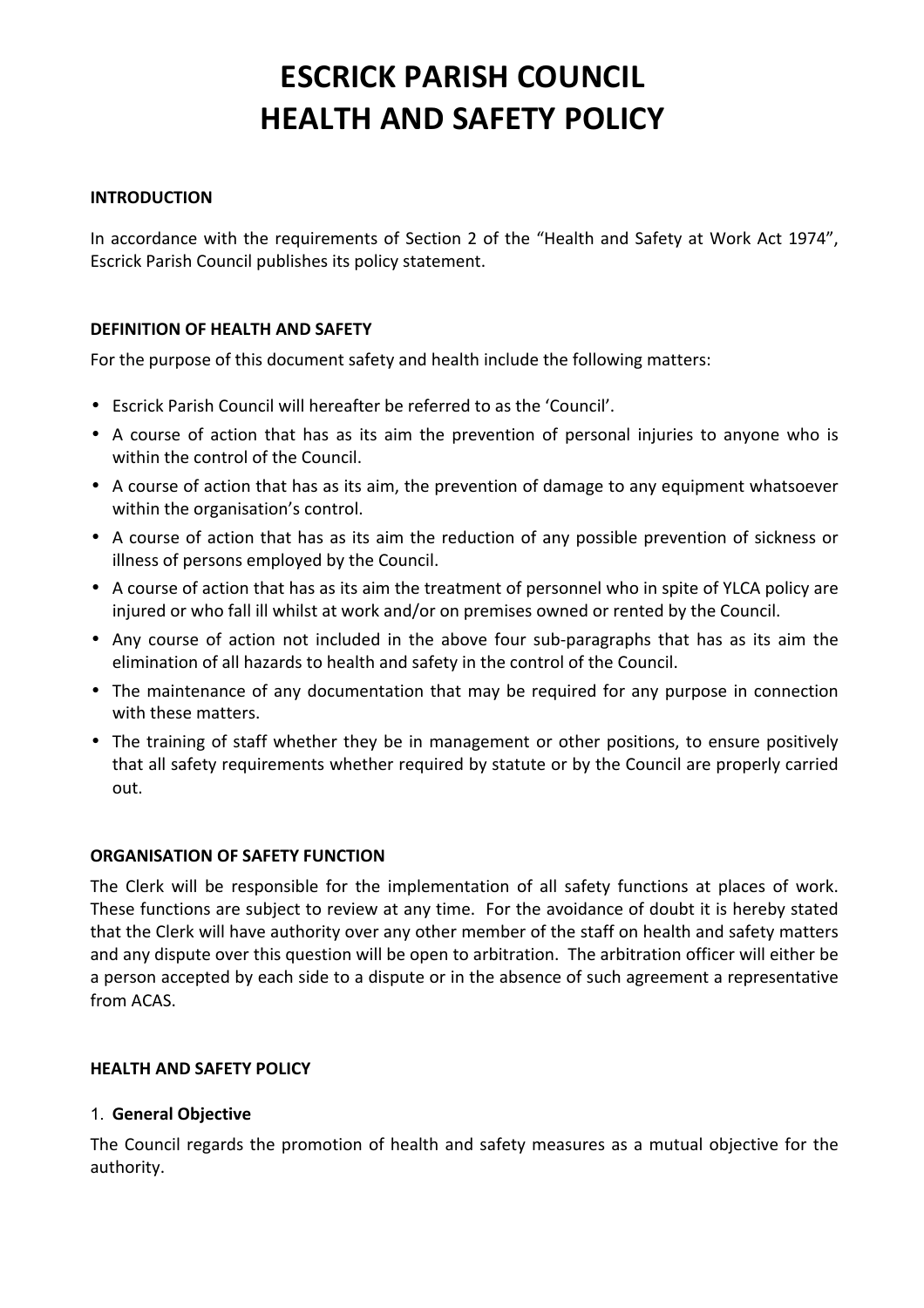It is Council policy to do all that is reasonably practical to prevent personal injury and damage to property and to protect the public in so far as they may be affected.

## 2. Safe Conditions, Training, Safety Equipment, Monitoring

The Council has a responsibility:

- To provide and maintain safe and healthy working conditions taking account of statutory requirements;
- To provide training and instruction to enable employees to perform safely and effectively;
- To make available all necessary safety devices and protective equipment and to supervise their correct use;
- To maintain a constant and continuing interest in health and safety matters;
- To set an example in safe behaviour.

# 3. **Obligation of Employees**

All employees have a duty under the law to co-operate in the safety objectives:

- By performing their work/training safely and efficiently;
- By using the protective equipment provided, and by means of meeting statutory obligations;
- By taking reasonable care of safety equipment provided;
- By preventing incidents that have led (or may lead) to injury or damage;
- By assisting in the investigation of accidents with the objective of introducing measures to prevent recurrence.

# 4. **Organisation**

- The Clerk has overall responsibility for health and safety arrangements.
- The Clerk and line managers, as designated, have particular day to day responsibilities to ensure that health and safety arrangements are applied effectively. Steps should be taken to review accident prevention reports with staff and ensure action where necessary.
- All "reportable accidents" should be reported to the Clerk or appropriate deputy, the injured person should be interviewed to ascertain details of the occurrence and the accident reported in the accident book.
- Staff should apply the safety rules and procedures, make frequent inspections of their equipment and areas of responsibility and take prompt corrective action where necessary.
- The Clerk and line managers must not allow any unsafe practice to occur, even though this may mean a temporary stop to the activity. All defective equipment must be withdrawn from use until faults are rectified.
- The Clerk has the function of helping staff to meet their various responsibilities for safety.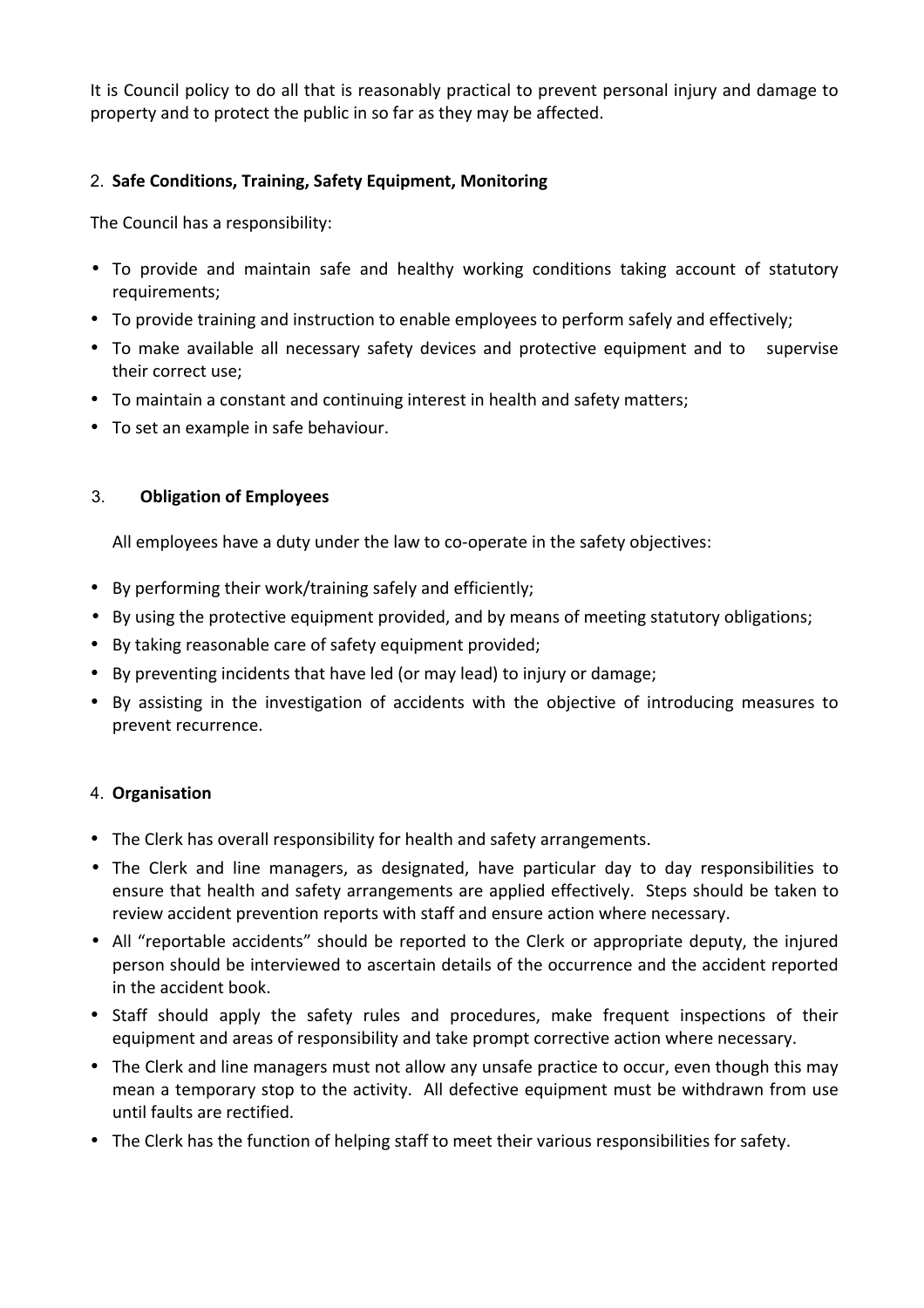• Details of any accident notified where there is absence for 3 days or more will be notified to the Health and Safety Executive or as otherwise required by law.

## 5. **Arrangements**

- Good housekeeping is considered to be the foundation of the Council safety programme in which everyone must play an active part.
- The Council will ensure that there are adequate arrangements for the proper storage of equipment and materials, the provision of adequate work areas, and clean washing, toilet, eating and first aid facilities.

## 6. **Instruction/Training of New Staff**

Instruction of new staff in safe working methods and maintenance of these methods will be a fundamental part of the induction programme. Suggestions to improve safety practices are welcomed and encouraged.

## **7. Budgets for Health and Safety**

A general budget for safety equipment will be included in the financial planning of the organisation, where considered necessary. However, any urgent purchase or work necessary to ensure health and safety of staff will be dealt with as a priority by the Clerk.

## 8. **Health and Safety Materials**

Appropriate information will be issued to staff to disseminate up to date information about new and good quality safety practice. Every effort will be made to ensure the contents are thoroughly explained and understood.

## 9. **Working Environment**

The Council will provide and maintain a working environment that is so far as is reasonably practical, safe, without risks to health, and adequate as regards facilities and arrangements for their welfare at work.

## 10. **Use of Premises**

Where use is made of premises which do not belong to the Council, a risk assessment will be undertaken. Staff must ensure that they adhere to the health and safety arrangements of the host organisation. It is important that everyone in a room must be able to reach an exit quickly and easily. No room must be allowed to become overcrowded. All shelving racks and cabinets must be strong enough for their intended use.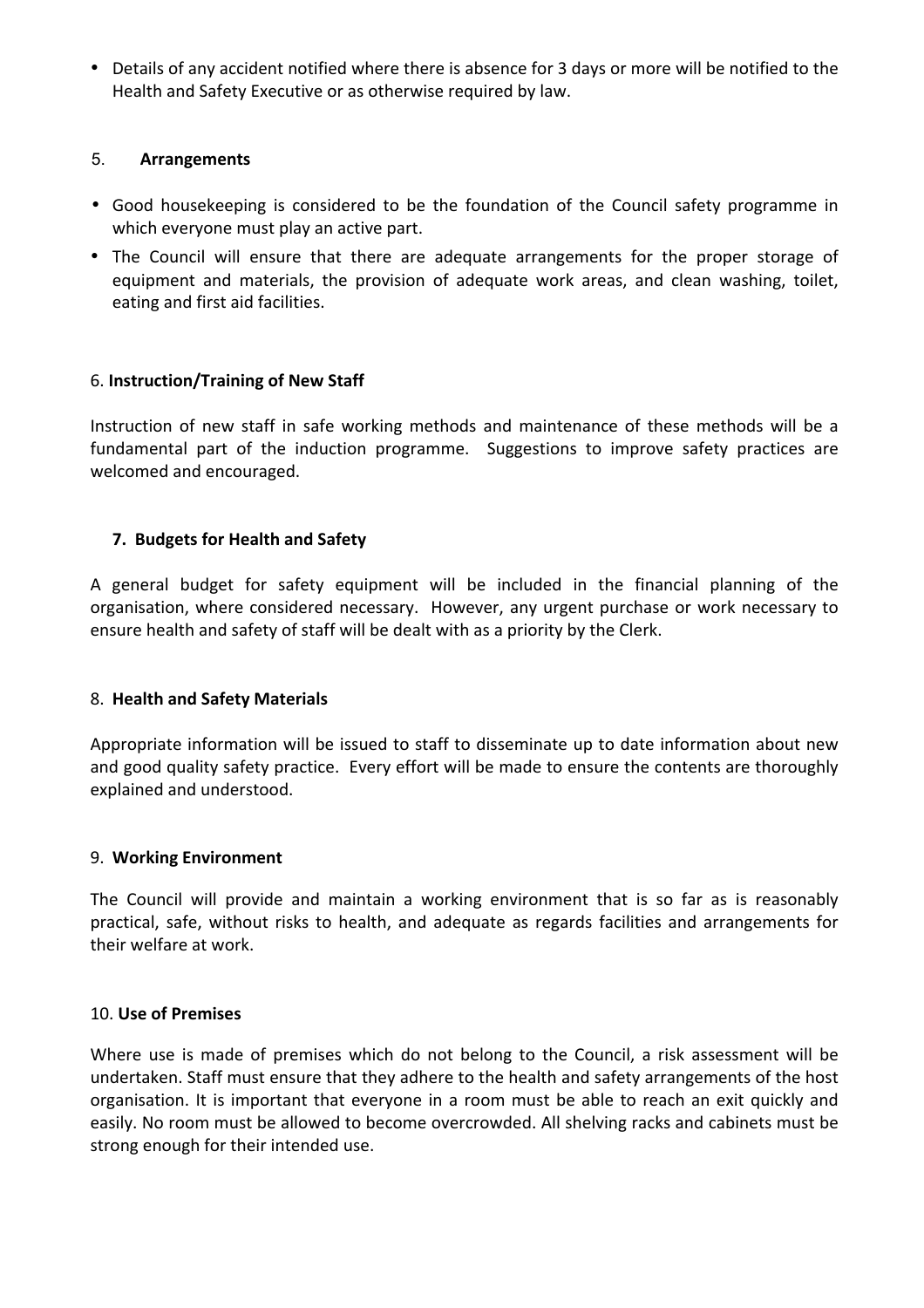## 11. **General Hygiene**

All staff are expected to demonstrate a good standard of personal hygiene.

## 12. **Infectious Diseases**

The Chairman must be informed of serious infectious diseases. Carriers of infectious diseases are not permitted on premises used by the Council until the period of incubation is past. This should be confirmed by a doctor's note.

## 13. Fire Safety (generally for those with office premises) – N/A

Staff must know the fire drill instructions of the building in which they are working. For those based at ...................................... instructions are attached. Access to escape doors, extinguishers and fire hoses must not be obstructed. The position of fire fighting equipment and how to operate it must be known.

## 14. **Control of Substances Hazardous to Health**

The Clerk will have overall responsibility for ensuring that YLCA policy and that of any host organisation, for the Control of Substances Hazardous to Health is adhered to. Staff will be responsible for the checking of materials being used or brought onto any premises used by the Council. Staff should be aware of the need to take precautions when using hazardous substances in confined spaces, particularly toxic or flammable materials etc, or use of adhesives.

## 15. Display screen equipment

The Council and its staff will abide by the guidance of the Health and Safety (Display Screen Equipment) Regulations 1992, outlined by the Health and Safety Executive. All display screen equipment used will be monitored to determine compliance with the regulations. All workstations will be assessed whenever their configuration is altered or any changes affected by the regulations are made. New equipment will be assessed as soon as possible after installation. All staff will be assessed to determine the extent to which the regulations apply whenever their work involving display screen equipment changes. Assessments will be carried out for all new staff as part of their induction procedure.

## 16. **Winter Driving**

Staff must consider the risks involved in all driving particularly in winter conditions. The following guidelines should be used as a basis;

• All outside visits in respect of an employee's work should be notifed to the line manager or chairman of the council – this is also a safety matter and therefore requires amendments if changes are made.